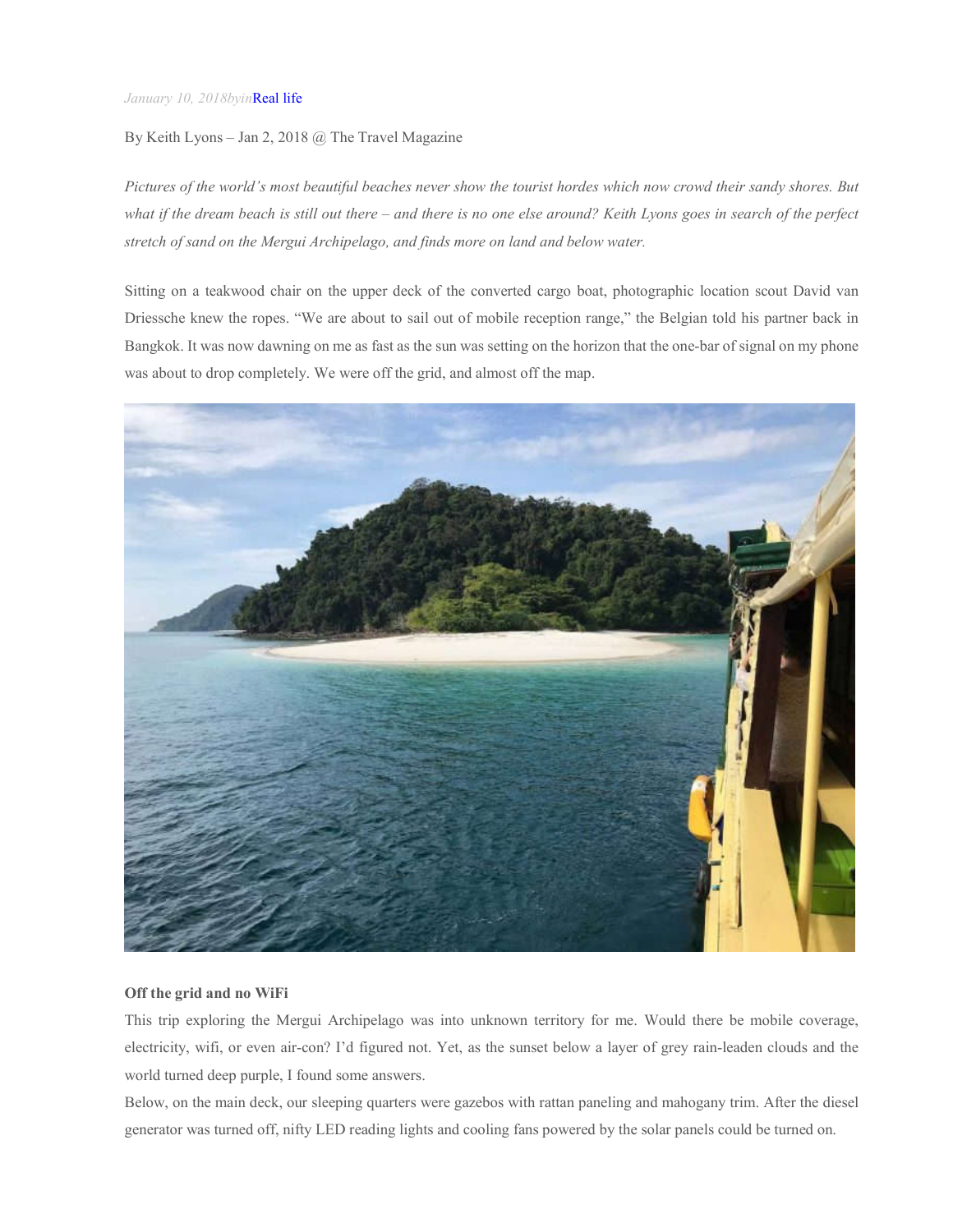We anchored for the evening, and even though we sat less than 10° north of the equator, sea breezes wafted through the partitioned quarters and I was lulled by the gentle rocking of the Andaman Sea. Around the dinner table that night there'd been talk from Bjorn Burchard, head of Moby Dick Tours, that in a few days' time we might get some of the holy grail of 21st travellers: WiFi.





Before the first rays of sun had illuminated the tops of the jungled Barwell Island and its neighbouring islets, the cheery crew helped me launch a sit-in kayak for a paddle on the calm waters around the 100 foot vessel, newly repainted in cream, green and red. I capped off the dawn jaunt by taking a quick dip in the deep waters, pleasantly-warm.

The Mergui Archipelago is one of the least-visited places on earth, and it is only recently that the region with its 800 or so islands has slowly opened up to visitors, who come searching for some of the best dive spots in Asia with rays and sharks, as well as the diversity of coral reefs which sit off many of the white powdery sand beaches.

Not only is it difficult to access, the area has been prohibitively expensive. A few of the islands' bays are slated for luxury resort development, though only at the outer Boulder Island is there anything which could be regarded as appropriate eco-tourism.

Island Safaris, which runs relatively inexpensive 5 day/4 night island-hopping excursions, promote the "small is better" philosophy, undertaking slow travel which allows more time for beach time, swimming, snorkelling, kayaking, hiking and even night fishing.

Exploring mangrove forests by kayak, or visiting villages where the indigenous Moken 'sea gypsies' reside or trade provide rare glimpses into places and peoples who have been left behind in the rush to modernity.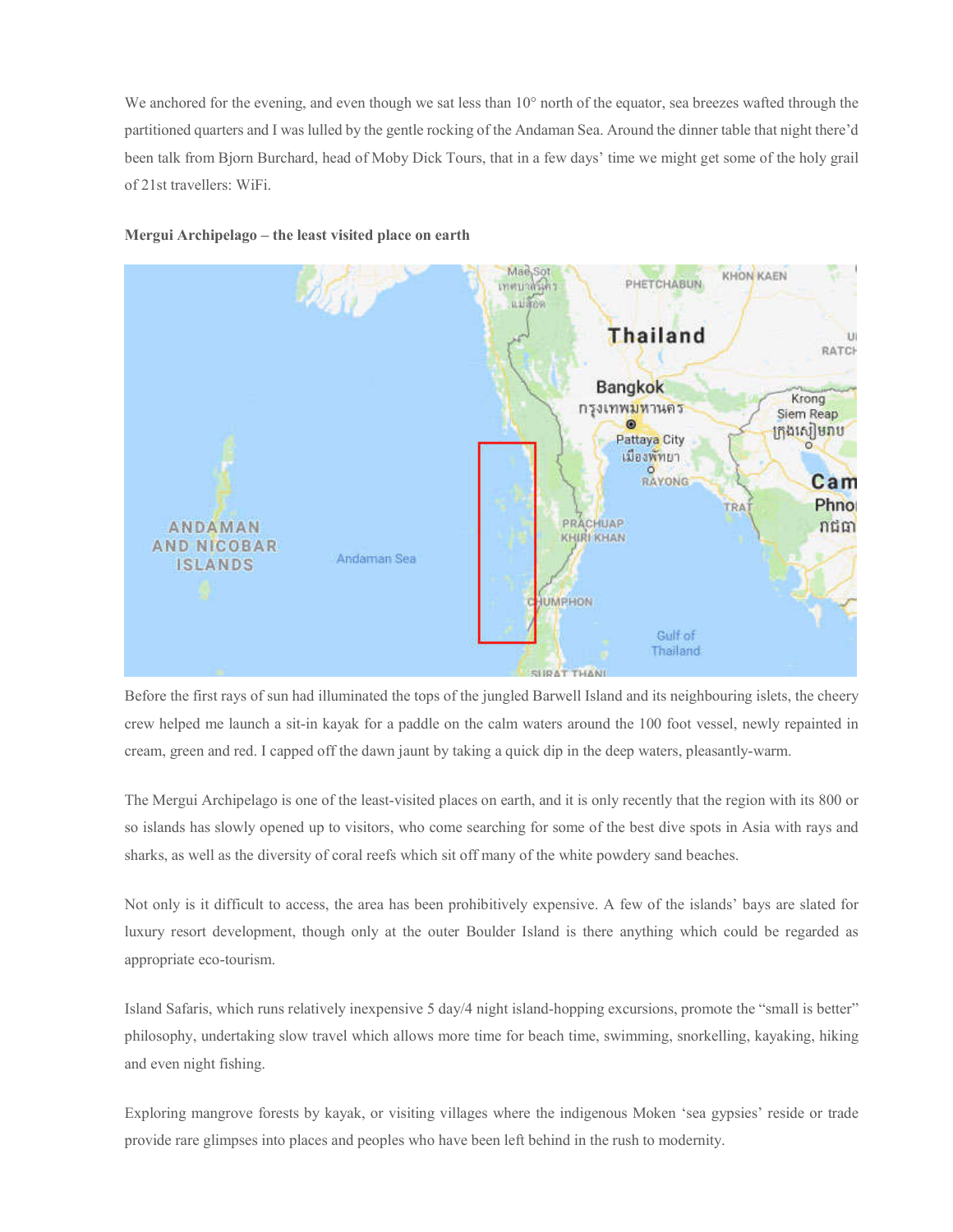"I guess I have a sweet tooth for islands," confesses Burchard to me, who has been in South East Asia since he left Norway when he was 19. During the voyage, he has been pointing out to me various beaches, each worthy candidates for the perfect beach. "That one, it is better than Phuket," he says pointing to a 5km-long beach. Another, has a band of macaques foraging for crabs.

The next dazzling white sand beach seems idyllic. Burchard looks up from his binoculars and frowns. "Sandflies." All the beaches we see during our trip have one common denominator: there are no people.

Even when we land by inflatable runabout at Boulder island's main beach one of my companions turns to me and asks, "Where is the place we are staying? I can't see anything here." Tucked behind the coastal fringe vegetation, the Boulder Bay Eco-Resort is striving to have a minimal footprint while serving as an example of sustainable tourism.

#### **Exploring the waters at Moken beach**

The resort is supporting the work of marine biologists from Project Manaia to survey and map the coral and fishlife at the islands four beaches. We don masks, snorkels and flippers and venture out offshore at Moken beach to where a trial reef restoration project is using old fishing cages to re-build the reef – already coral is reviving and fish life are visiting the perfect new habitat.

#### **… and Boulder Bay**

After another kayaking trip off Boulder Bay, riding the swells and gliding around the iconic balancing boulder which sits within sight of my thatched bungalow, I return to the sea as the light fades at the end of another full day. Floating on my back, I am suspended by the lukewarm saltwater, the night's stars appear faintly at first, and I wonder to myself if this is really the perfect beach. How would I know? And then a tiny green glow, brighter than any phone screen, dances in an arc above me. A firefly. And then I knew.

# **Fact file**

**GET THERE:** Many airlines make the 11-hour direct flight from Europe to Bangkok (BKK) each day, with one-stop routes starting at £470 return with Eurowings. From Bangkok's smaller cross-town Don Mueang Airport (DMK) there are 2 or 3 flights a day south with NokAir and AirAsia from £14 one-way to the Thai hotspring town of Ranong (UNN), located a short drive and boat trip from Kawthaung in Myanmar. Alternatively, you can fly into Phuket and go by taxi or bus 5 hours north to Ranong. Travellers already in Myanmar can fly from Yangon to Kawthaung (around US\$160- 170 one way), though flights are less frequent.

**VISA:** Most passport holders under the Thailand Tourist Visa Exemption programme are granted a visa waiver stamp on international arrival into Thailand, valid for 30 days, though overland crossings such as from Kawthaung to Ranong may only be given 15 days. If the Mergui archipelago is your only foray into Myanmar, a special visa is obtainable on arrival for \$30 and two photos. For further travel in Myanmar, a 28-day tourist visa is required, easily obtainable online for US\$50.

**GETTING AROUND AND STAYING:** a 5 day/4 night boat trip on the MV Sea Gipsy (islandsafarimergui.com) costs US\$1,110 per person (double occupancy), while a 7 day/6 night trip is US\$1,530 per person. The price includes gazebo bed, meals, non-alcoholic drinks, guiding, and use of kayaking and snorkelling equipment.